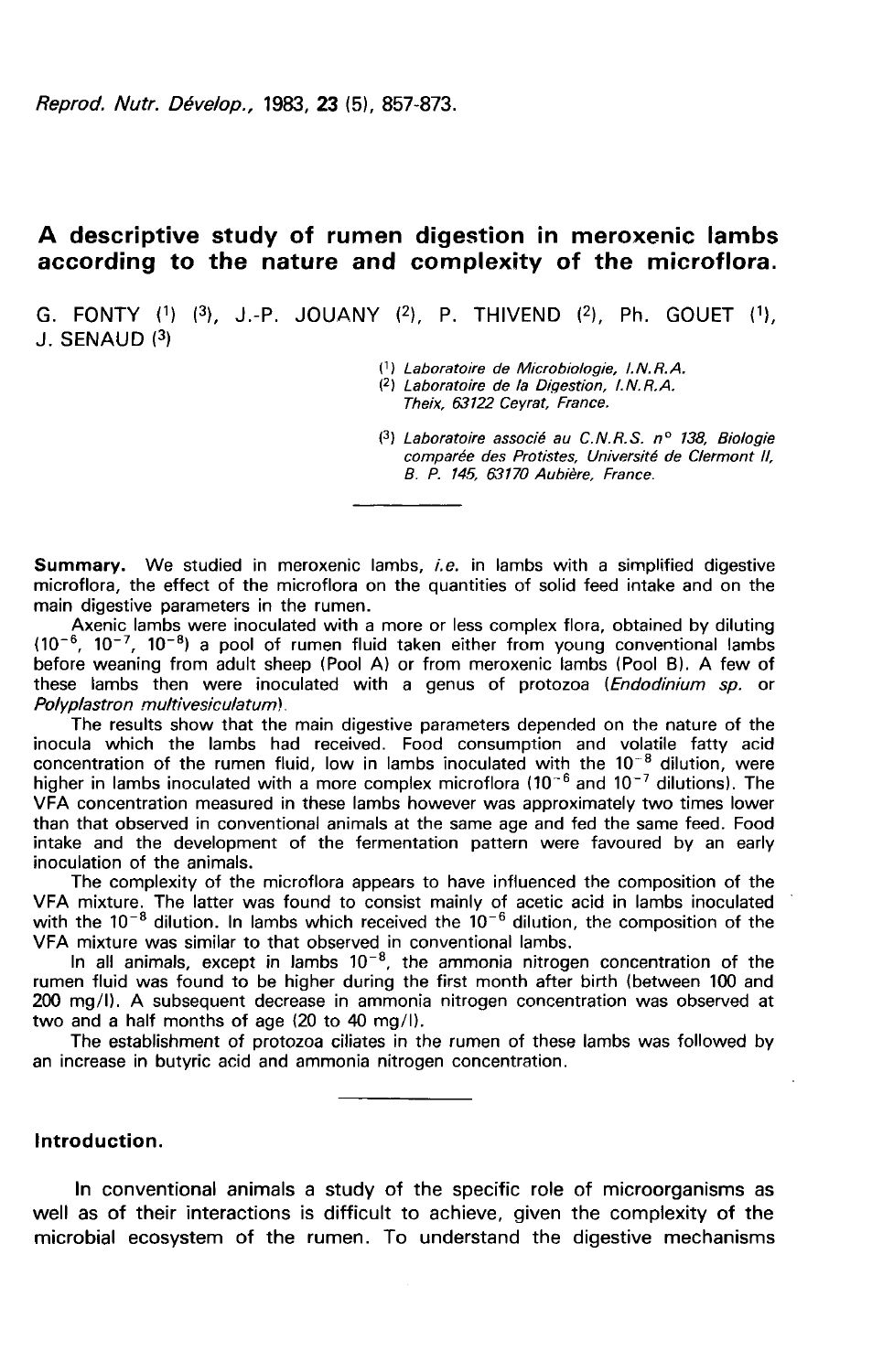involved in the rumen, the microbial conponents need to be simplified by using animals with a reduced number of bacterial and protozoal species.

The gnotobiotic conditions used to study the relationship between host and digestive microflora in monogastrics can also provide an interesting approach to the study of host-microflora-microfauna interactions in ruminants. Up until now, studies involving gnotobiotic ruminants have remained limited in scope. In the main works (Mann and Stewart, 1974 ; Lysons et al., 1971, 1976 a et b ; Cheng and Wallace, 1979 ; Barr et al., 1980 ; Hobson et al., 1981), lambs were inoculated with a number of bacterial species varying from five to eleven according to the animals. With these lambs, the functions for which the bacteria were chosen could be verified and some aspects of the role of rumen bacteria in physical development could be shown. These studies demonstrated the extreme difficulty in successfully establishing cellulolytic bacteria in the rumen of gnotobiotic animals, and good growth in gnotobiotic lambs on a fibrous diet has not been obtained (Mann and Stewart, 1974). More success has been achieved in rearing lambs and reproducing rumen function when starchy feeds are used (Hobson et al., 1981). Difficulties in establishing cellulolytic bacteria were also reported by Males (1973) who failed to established *Bacteroïdes succinogenes* in sheep raised in isolation from birth. This is why we used « meroxenic lambs », *i.e.* axenic lambs inoculated with a fraction of the rumen microflora of conventional animals, to study the ecological factors determining the establishment of cellulolytic bacteria and protozoa in the rumen. This fraction of the microflora which was inoculated, although not completely known, was obtained by simplifying the microflora of conventional animals by successive dilutions (Fonty et  $al$ , 1983). The long-term aim is to determine the minimal flora that must be present in the rumen to allow cellulolytic bacteria and ciliate protozoa to be established. The kinetics of the establishment of cellulolytic bacteria  $(B.$ succinogenes) and of two genera of protozoa (Entodinium and Polyplastron) in the rumen of these meroxenic lambs has been described in a previous study (Fonty et al., 1983). The aim of the present paper was to evaluate the effect of flora complexity on changes in the main parameters of digestion in the rumen of these meroxenic lambs. The results are compared with those obtained on conventionally-reared lambs.



FIG. 1. - Origin and composition of inocula used for axenic lambs. Pool A was prepared from rumen contents of two conventional lambs (at age 4, 7, 9, 11, 15, 16, 18 and 21d) and from four adult sheep. Pool B was prepared from rumen contents of two meroxenic lambs (at age 60, 72 and 80 d) that had previously received the  $10^{-7}$  dilution of Pool A.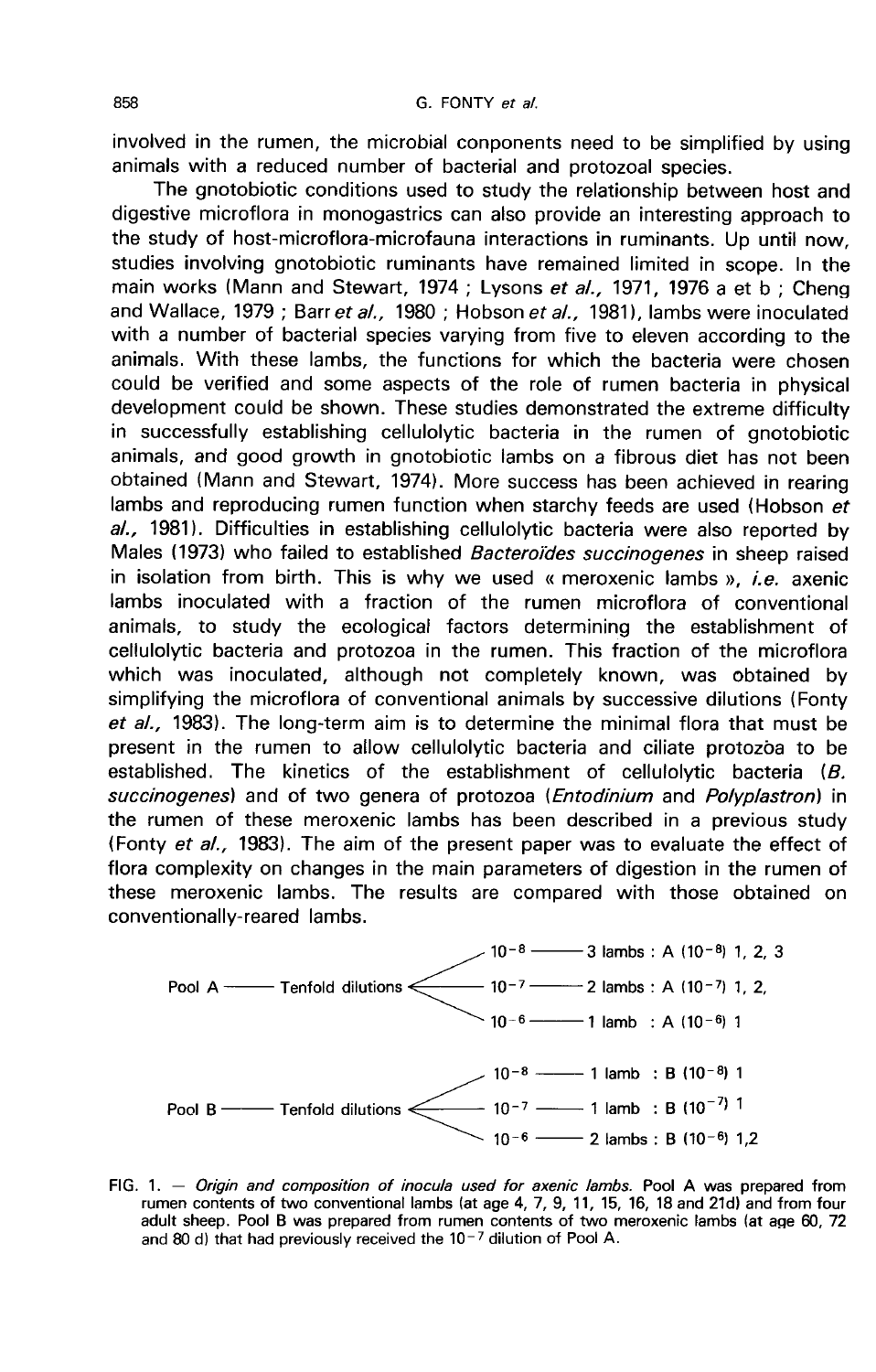### Material and methods

1. Meroxenic lambs. - The techniques for obtaining and raising the animals used have been described previously (Fonty et  $al.$ , 1983). The origin and composition of the inocula used is shown in figure 1 and the time of the inoculation (with complex flora, Bacteroides succinogenes culture, Entodinium sp. culture, and *Polyplastron multivesiculatum* culture) in figure 2.



FIG. 2. - Rearing and inoculation of lambs. Feeding regime is described in Methods : milk  $\Box$  ; solid food formula  $1 \times 2$ <br>solid food formula  $1 \times 2$ <br>dilution from pool A or pool B (1); B. succinogenes (1), B. succinogenes plus sterile<br>rumen fluid (1); B. succinogenes plus sterile rumen fluid (1); B. succinogenes pl Entodinium sp.  $\begin{pmatrix} 1 \\ 2 \end{pmatrix}$  or P. multivesiculatum  $\begin{pmatrix} 1 \\ 2 \end{pmatrix}$ .

From birth to three weeks of age, the lambs received sterilized cow's milk (UHT) exclusively, then, simultaneously, milk and a solid feed sterilized by  $\gamma$ irradiation (4,5 Mrads) until eleven weeks of age. During this time, the amount of milk offered decreased regularly as solid feed intake was increased. At eleven weeks of age, lambs were fed on solid food only except for milk offered decreased regularly as solid feed intake was increased. At eleven which had a reduced intake level and consequently continued receiving milk. The solid feed used was ground and pelleted and given twice daily. The composition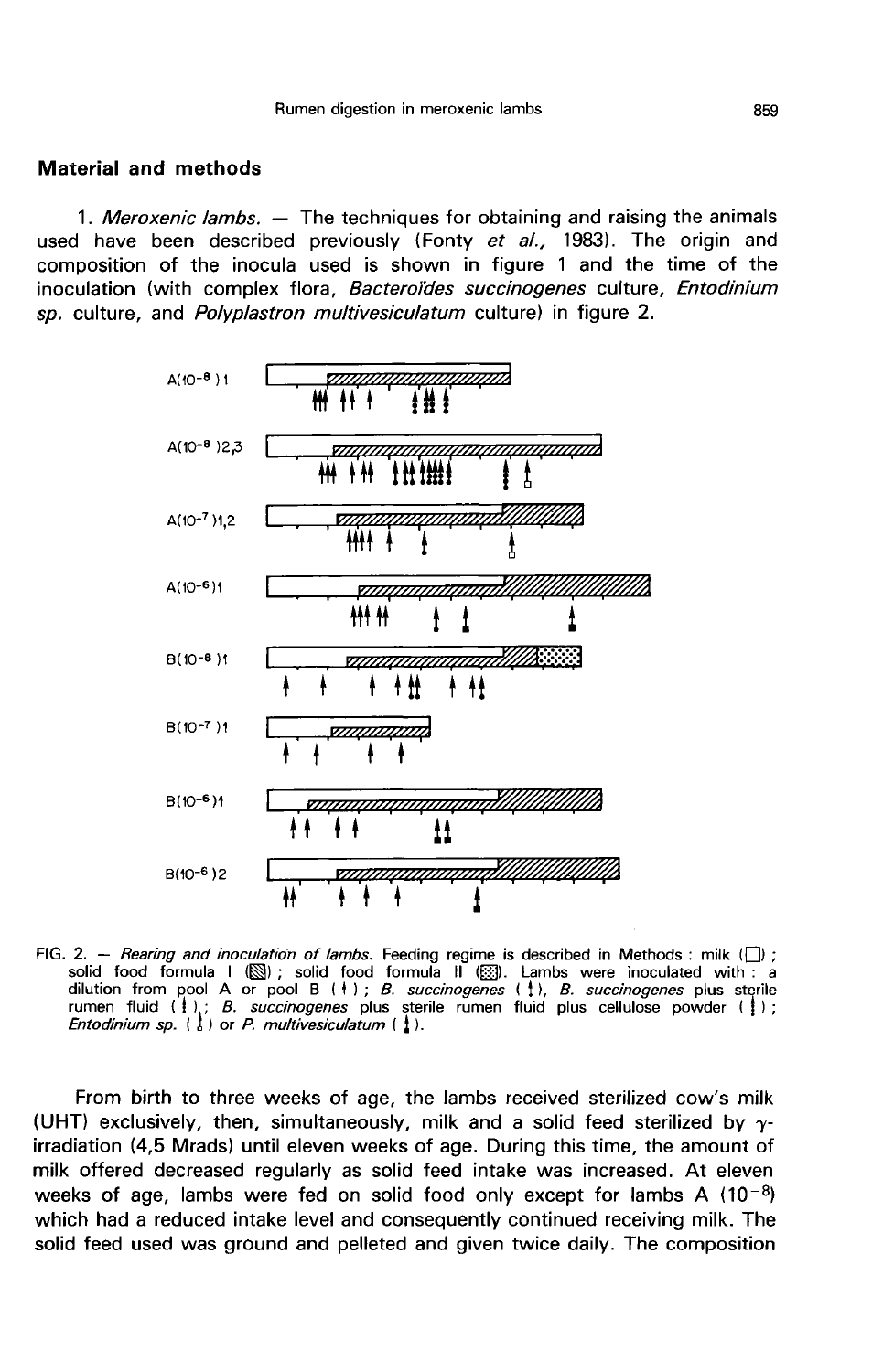860 6. FONTY *et al.*<br>
of this feed is given in table 1. One lamb B (10<sup>-8</sup>) was given a second feed of dehydrated alfalfa hay at the end of the experiment.

| Diet components (%)          |      | Minerals<br><i>Vitamins</i> (added)<br>(added) |                    |                  |           |        |              |
|------------------------------|------|------------------------------------------------|--------------------|------------------|-----------|--------|--------------|
| Meadow hay                   | 28   | $CoSO_4$ , 7H <sub>2</sub> O                   | 31 mg/kg           | Vit. A           | $=$       | 12,000 | U.I./kq      |
| Dehydrated alfalfa           | 5    | FeSO <sub>4</sub> , $7H2O$                     | $66 \text{ mg/kg}$ | $D_3$            | $=$       | 2,000  |              |
| Barley                       | 15   | $MnSOa$ , H <sub>2</sub> O                     | $20 \; mg/kg$      | Ε                | $=$       | 37.5   | mg/kg        |
| Oats                         | 4    | ZnO                                            | $20 \text{ mg/kg}$ | Κ                | $=$       | 22.0   | mg/kg        |
| Dried beet pulp              | 20   | ΙK                                             | $2 \text{ mg/kg}$  |                  | $=$       | 3,300  | mg/kg        |
| Peanut cake                  | 24   |                                                |                    | Thiamin          | $=$       | 13     | mg/kg        |
| Glucose                      | 3    |                                                |                    | Riboflavin       | $=$       | 13.7   | mg/kg        |
| Molasses                     |      |                                                |                    | Niacin           | $=$       | 101    | mg/kg        |
|                              |      |                                                |                    | Panthotenic acid | $\approx$ | 39.5   | mg/kg        |
|                              | 100  |                                                |                    | Choline          | $=$       | 2,920  | mg/kg        |
|                              |      |                                                |                    | Histine          | $=$       | 1.4    | mg/kg        |
| <b>Chemical composition</b>  |      |                                                |                    | Folic acid       | $=$       | 1.3    | mg/kg        |
| of diet (%)                  |      |                                                |                    | Pyridoxine       | $=$       | 11.7   | mg/kg        |
| Organic matter               | 92.8 |                                                |                    | Inositol         | $=$       | 0.5    | mg/kg        |
| Crude fiber                  | 18.7 |                                                |                    | Vit. $B_{12}$    | =         |        | $0.04$ mg/kg |
|                              | 17.7 |                                                |                    |                  |           |        |              |
| Starch                       |      |                                                |                    |                  |           |        |              |
| Nitrogen ( $N \times 6.25$ ) | 13.1 |                                                |                    |                  |           |        |              |

| TABLE 1                                            |
|----------------------------------------------------|
| Diet composition : Mineral and vitamins supplement |

Between the second and third weeks of age, the lambs were fitted with a permanent rumen cannula by which digesta was sampled before the morning meal (TO) and two hours after (T2), except during the period preceding weaning. During the latter period, feed intake was intermittent and consequently samples was taken only at TO. From these samples, measurements were made of pH, volatile fatty acids (concentration and composition percentage), ammonia nitrogen concentration and lactic acid concentration.

2. Conventional lambs.  $-$  Six control lambs, reared with their dams (two lambs/dam) in conventional conditions, were weaned at six weeks of age. From the second week, they were fed the same solid feed as meroxenic lambs. One lamb was eliminated at two months because it had kidney lithiasis. Three lambs remained in the experiment until they were 95 days old, and two until they were 120 days old.

Rurnen samples were taken either through a stomach tube (in 2 lambs) or through a permanent rumen cannula (in 4 lambs). Sampling was done before the morning feeding (To) and two hours thereafter (T2). At To, rumen samples were taken only from two lambs.

3. Analysis.  $-$  Volatile fatty acids were determined by the method of Jouany (1982), ammonia nitrogen (NH<sub>3</sub>N) by the method of Weatherburn (1967) modified by Michel (1971) and lactic acid by the Boehringer method (1).

<sup>(1)</sup> Boehringer, 2, avenue du Vercors, 38240 Meylan.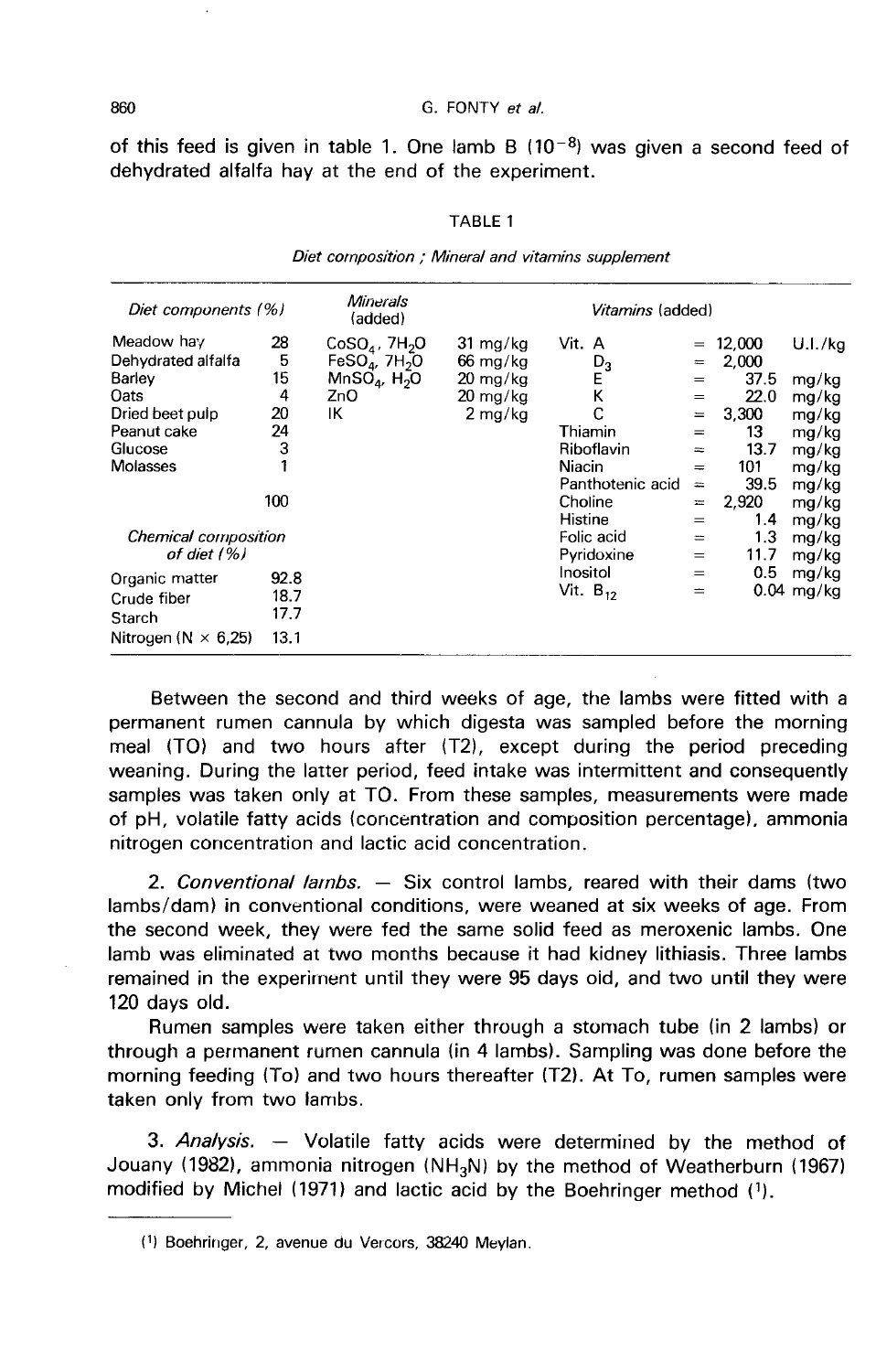### Results.

### I. Lambs inoculated with Pool A

1) Lamb A (10<sup>-6</sup>). - The food intake of this lamb was irregular (fig. 3). Solid food intake increased up to ten weeks of age. Appetite declined over the following three weeks, after which there was a gradual increase. Until three months of age, the animal consumed its ration intermittently and not as a true meal. This made it difficult to carry out a postprandial kinetic digestion study.



FIG. 3. - Solid food intake by meroxenic and conventional lambs. Between the third and fifth week food consumption was negligeable  $(< 100 \text{ g/d})$  and is not included in the figure.

Abnormalities in the feeding pattern and appetite probably explain the variations observed in the different digestion parameters measured (fig. 4). pH. values varied from 5.7 to 7.0, VFA concentration from 10 to 100 mM/I and ammonia nitrogen from 15 to 220 mg/I. Lactic acid concentration ranged from 0 to 6 mM/I and 0 to 22 mM/I for the D and L forms, respectively. The percentage composition of the different VFA (acetic acid : 55 to 65 %, propionic acid : 20 to 40 %, butyric acid : 10 to 20 %, other acids : 1 to 3 %) did not differ from those of animals with conventional flora.

Establishment of Bacteroïdes succinogenes (60th day) does not seem to have modified the nature and the concentration of digestion end products, but variations in the amounts consumed could have masked the effect of this bacterium.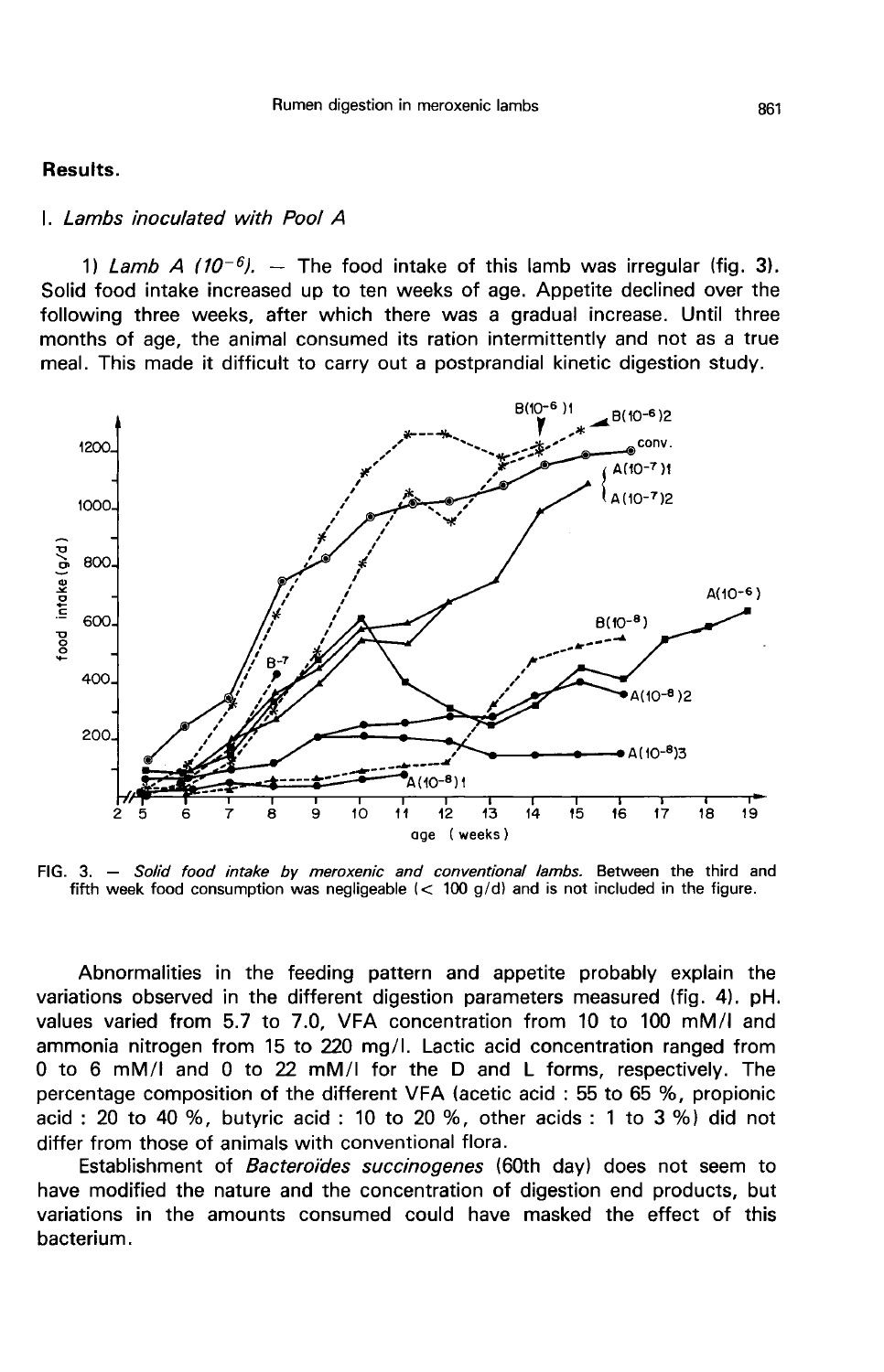2) Lambs A (10-7). - The consumption of solid food was satisfactory in both lambs (fig. 3). It increased regularly during the experimental period and attained values close to those found in conventional lambs.



FIG. 4. - Changes in pH; concentration and centesimal composition of VFA; ammonia nitrogen concentration in the rumen of lamb  $A(10^{-6})$ , Dashed lines : values before feeding  $(T_0)$ ; solid lines : values two hours after feeding  $(T_2)$ . The molar composition of VFA is that measured before feeding  $(T_0)$ . Inoculations were made with material from pool A ( $\downarrow$ ), with B. succinogenes ( $\frac{1}{3}$ ) and with P. multivesiculatum ( $\frac{1}{4}$ ) as described in figure 2.

Compared to previous results, a more regular digestion pattern was noted in the rumen. The pH values remained more or less constant (7 at  $T_0$  and 6 at  $T_2$ ) with little variation in total acidity (fig. 5). The latter increased naturally two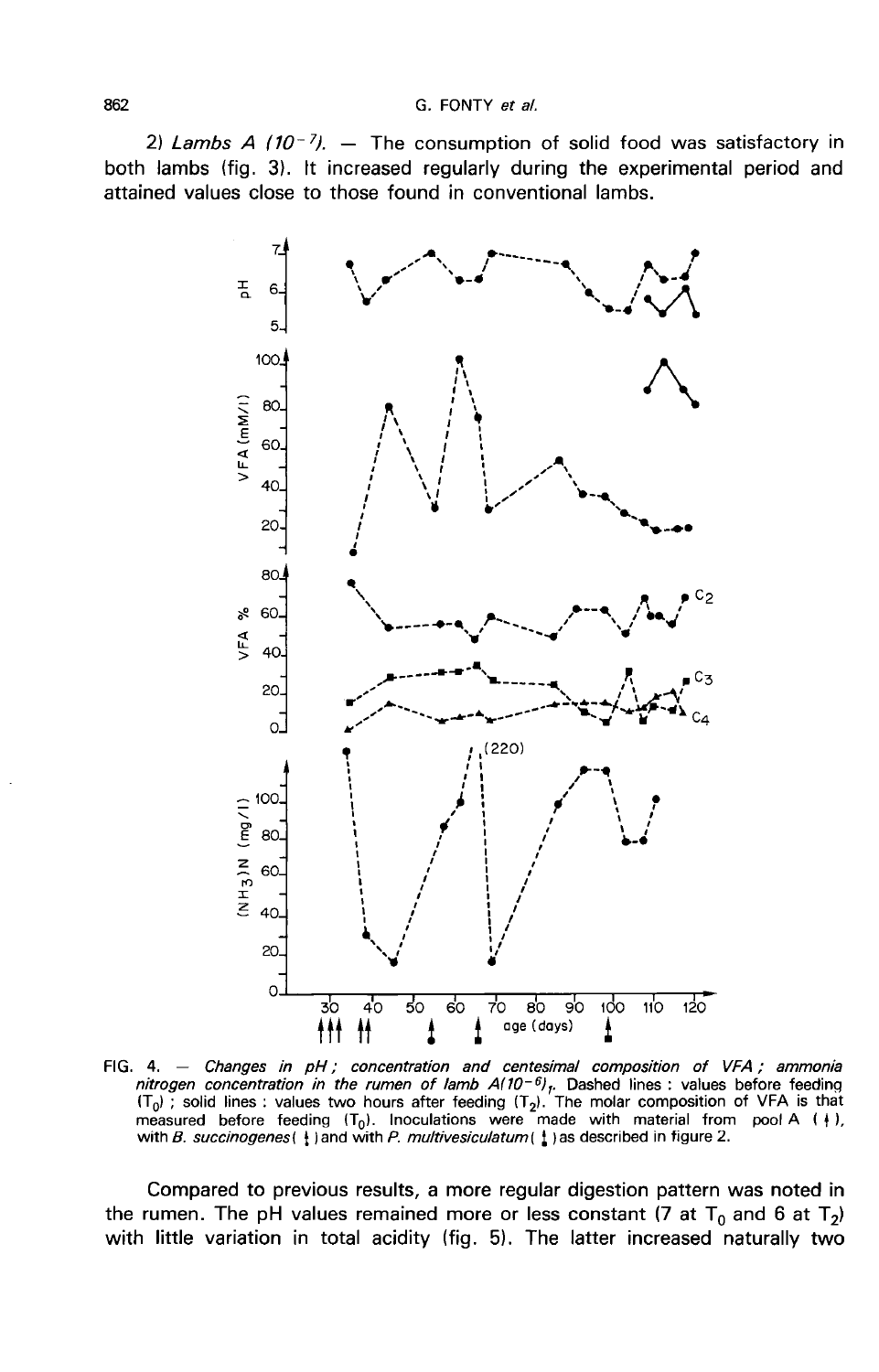hours after food consumption (from 50 to 90 mM/I) and reached a maximum ten days after the introduction of *Entodinium sp.* VFA composition varied markedly from that observed in lamb A  $(10^{-6})$ , i.e. acetic acid percentage was lower; however there was a notable increase in propionic acid percentage. The introduction of *Entodinium sp.* brought about an increase in  $C_2$  and  $C_4$ concentrations ; however, there was a marked decrease in the percentage of propionic acid.



FIG. 5. - Changes in pH; concentration and centesimal composition of VFA; ammonia nitrogen concentration in the rumen of lambs  $A(10^{-7})_1$  ( $\bullet$ ) and  $A(10^{-7})_2$  ( $\bullet$ ). Dashed lines : values before<br>feeding (To) ; solid lines : values two hours after feeding (T<sub>2</sub>). The molar composition of VFA is that measured in lamb  $A(10^{-7})$ , before feeding (To). Inoculations were made with material from pool A(  $\dagger$ ), with *B. succinogenes* ( $\ddagger$ ) and with *Entodinium sp.* ( $\ddagger$ ) as described in figure 2.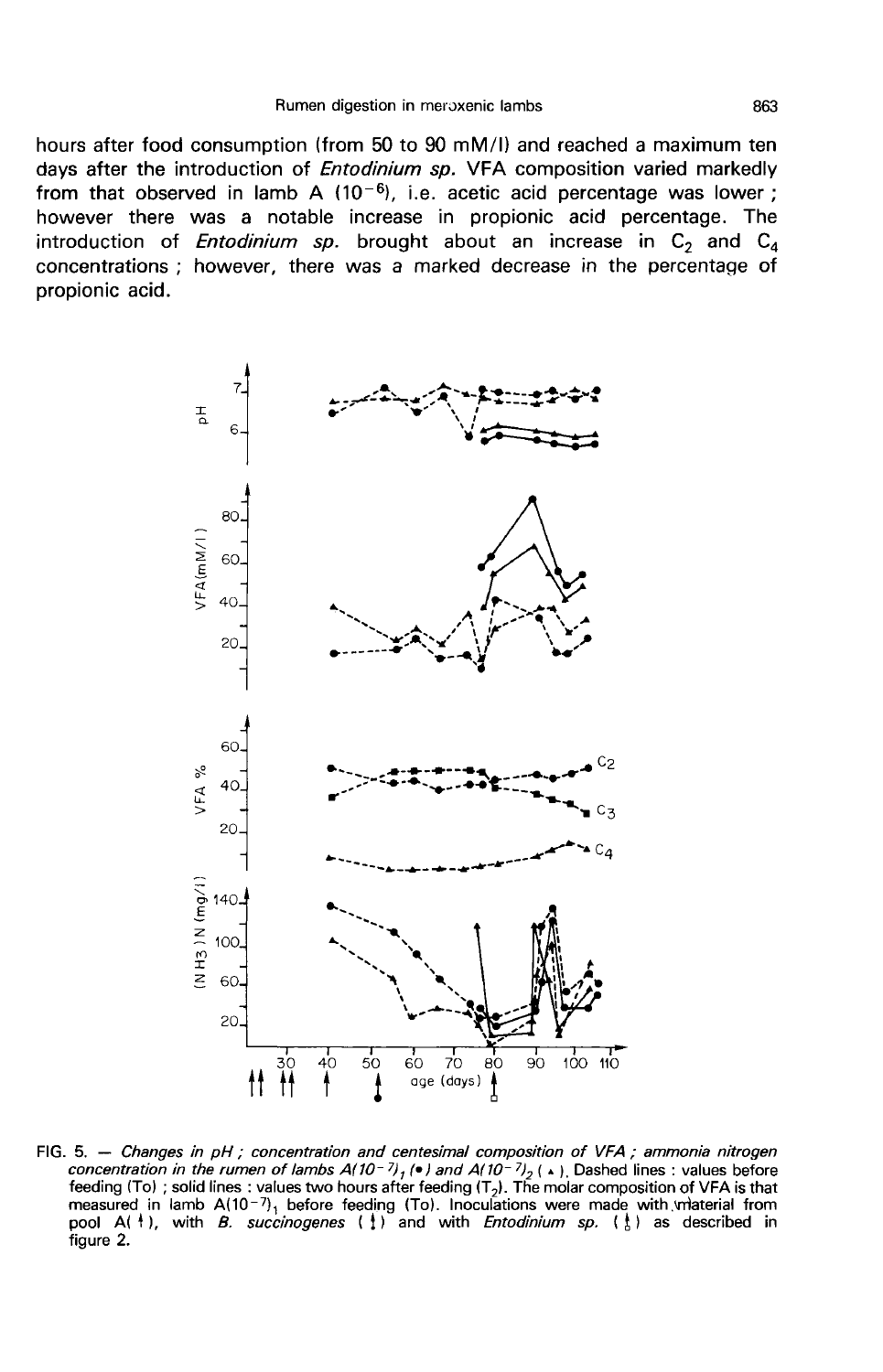The ammonia nitrogen concentration decreased regularly for the first 60 days of measurement, then rose abruptly when *Entodinium sp.* was established. The lactic acid concentration, which was zero prior to feeding, remained very low untill protozoa establishment (2 to 4 mM/l at  $T<sub>2</sub>$ ) ; it then rose slightly (4 to 10 mM/1). L-lactate was mainly involved.

3) Lambs A ( $10^{-8}$ ). - Three lambs were used. Since one of these animals (lamb A (10<sup>-8</sup>), refused practically all solid foods (daily consumption :  $<$  50 g),



FIG. 6. - Changes in pH; concentration and centesimal composition of VFA; ammonia nitrogen concentration in the rumen of lambs  $A(10^{-8})_2$  (•) and  $A(10^{-8})_3$  (•). The molar composition<br>of VFA is that measured in lamb  $A(10^{-8})_2$  (•) and  $A(10^{-8})_3$  (•). The molar composition<br>pool A(+), with *B. succinogenes* ( figure 2.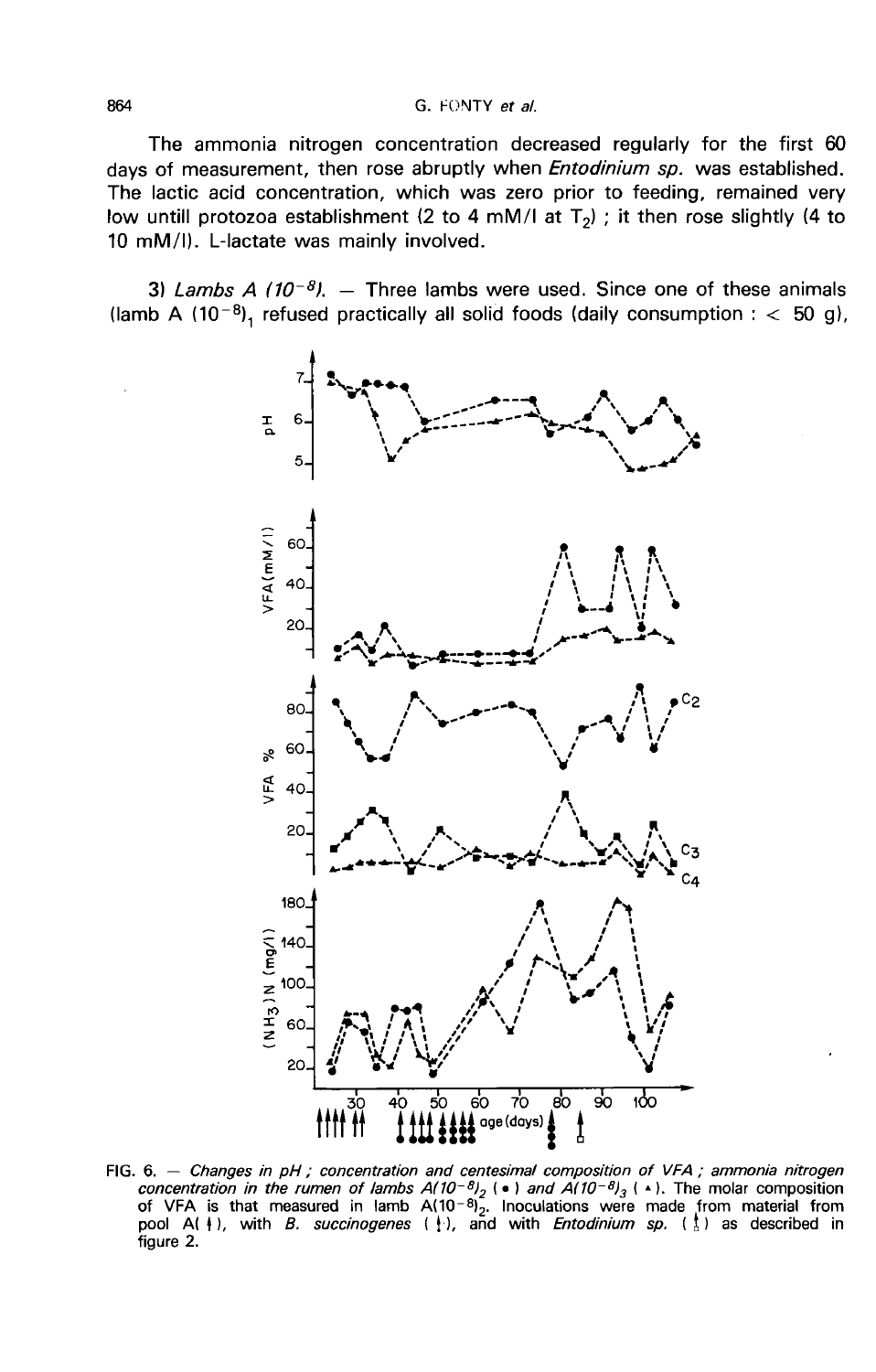it was eliminated. The amounts eaten by the other two lambs were small : 200 to 250 g/day at ten weeks of age for one lamb and approximately 400 g/day at fifteen weeks of age for the second lamb. As indicated for lamb  $A(10^{-6})$ , feed Figure in meroxenic lambs<br>it was eliminated. The amounts eaten by the other two lambs were small : 200 to<br>250 g/day at ten weeks of age for one lamb and approximately 400 g/day at<br>fifteen weeks of age for the second lamb. consumption was intermittent throughout the day. This, no doubt, explains why pH variations were sometimes considerable, from one sampling to the next Uig. 6).

The VFA concentration was very low up to the age of ten weeks (10 to 15 mM/l); however, it significantly increased in lamb A  $(10^{-8})_2$  after *B*. (fig. 6).<br>
The VFA concentration was very low up to the age of ten weeks (10 to<br>
15 mM/l); however, it significantly increased in lamb A (10<sup>-8)</sup><sub>2</sub> after *B*.<br>
succinogenes establishment, but the amplitude of the variati



FIG. 7. - Changes in pH; concentration and centesimal composition of VFA; ammonia nitrogen concentration in the rumen of lamb  $B(10^{-6})$ . The molar composition of VFA is that measured before feeding (To). Inoculations were made with material from pool (B( | ) and with P. multivesiculatum  $\binom{1}{k}$  as described in figure 2.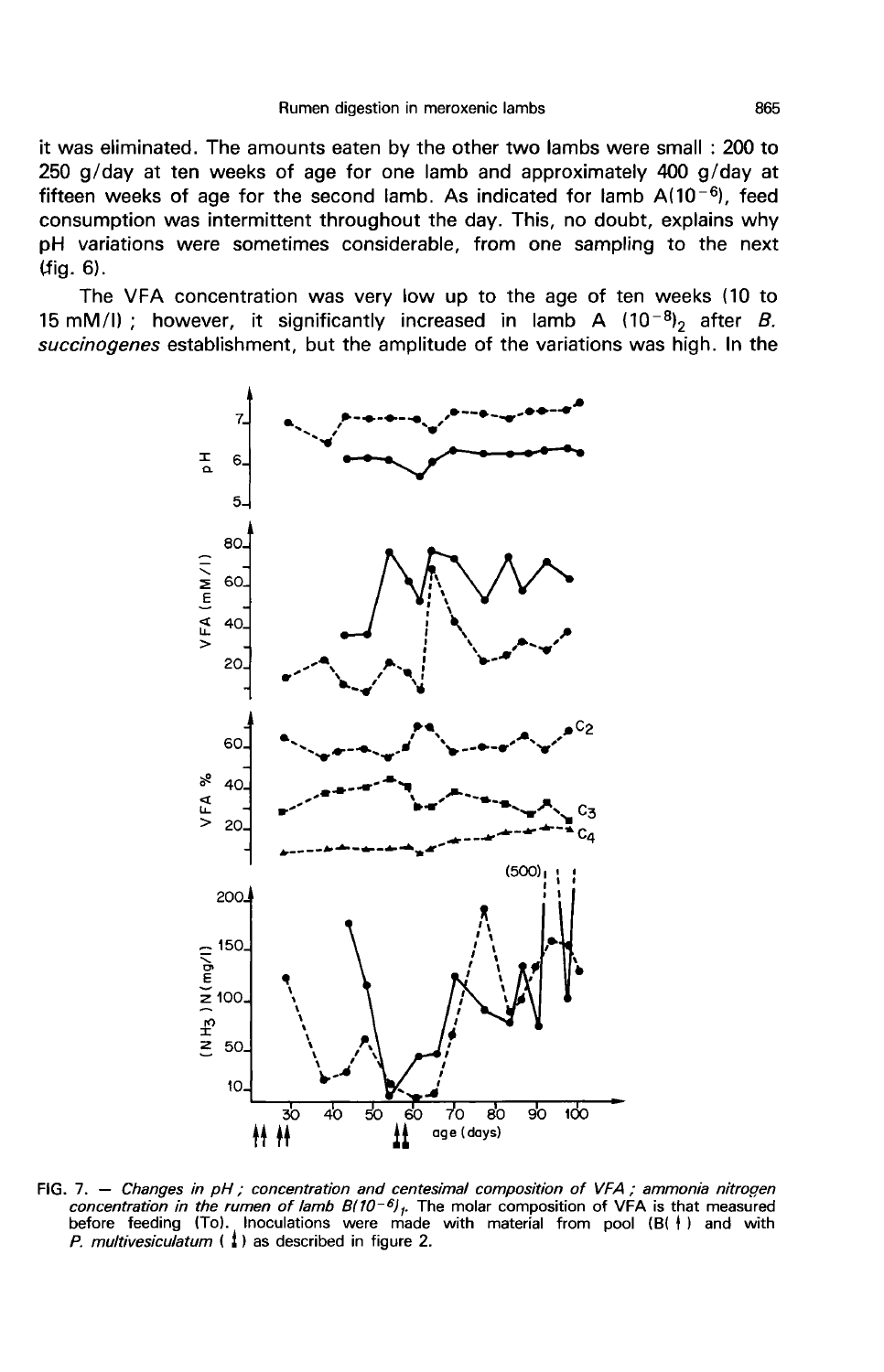866<br>other animal (lamb A (10<sup>-8</sup>)<sub>3</sub>, *B. succinogenes* was not established. The slight increase observed from the eleventh week onward was probably due to the presence of sterile rumen liquor introduced at the same time as the  $B$ . succinogenes strain (fig. 2).

The composition of the VFA mixture was very different from that of the lambs which received more concentrated inocula  $(i. e.)$  essentially acetic acid (80 %), propionic acid (10 to 12 %) and variable but small amounts of butyric acid were detected. The other acids never accounted for more than 1 % of the mixture and, in most cases, were even absent.

The ammonia nitrogen concentration of the rumen liquor was very low during the first two months (25 to 30 mg/1). It then increased, but as for other parameters, there were great variations from one sampling to the next.

## II. Lambs inoculated with pool B.

Contrary to what was done with animals from pool A (inoculated from the age of three weeks on), those from group B were inoculated at an earlier age (from the first week on) in order to foster rumen development.

1) Lambs  $B(10^{-6})$ . - These two animals had little appetite until the sixth (50 to 100 g/day). Then appetite increased markedly and food intake ned 1.2 kg per day during the twelfth week (fig. 3). At  $T_0$ , pH varied litt week (50 to 100 g/day). Then appetite increased markedly and food intake

attained 1.2 kg per day during the twelfth week (fig. 3).<br>At T<sub>0</sub>, pH varied little (6.8 and 7 on the average for lambs B(10<sup>-6</sup>)1 and 1) Lambs  $B(10^{-9})$ .  $-$  These two animals had little appetite until the sixth<br>week (50 to 100 g/day). Then appetite increased markedly and food intake<br>attained 1.2 kg per day during the twelfth week (fig. 3).<br>At T<sub>0</sub>, pH Polyplastron mutivesiculatum establishment did not modify these values (fig. 7 and 8).

Before protozoa establishment, VFA concentration was relatively low before the meal, especially in lamb  $B(10^{-6})_1$ . It was twice as high two hours after Polyplastron mutivesiculatum establishment did not modify these values (fig. 7 and 8).<br>Before protozoa establishment, VFA concentration was relatively low before<br>the meal, especially in lamb  $B(10^{-6})_1$ . It was twice as h 35 to 40 %. However, the percentage of butyric acid was low (5 to 6 %). The totality of the other acids accounted for approximately 2 %. After P. multivesiculatum was introduced, the VFA concentration rose in both animals, especially after feeding. The proportion of acetic and butyric acids increased while that of propionic acid decreased.

Before the introduction of P. multivesiculatum ammonia nitrogen concentrations decreased from 130 mg/I to 10 mg/I. With the introduction of this species, there was a significant increase in ammonia concentration both at  $T_0$  and at  $T_2$ . However, there were great variations between samplings, especially for lamb  $B(10^{-6})$ . Moreover, the differences between concentrations measured before and after the meal were small. Lactic acid concentration, which was very low, increased after the establishment of P. multivesiculatum (5 to 10 mM/l). The D and L isomers were in equal proportions.

2) Lamb  $B(10^{-7})$ . -- This animal was withdrawn from the experiment at 52<br>days of age after an accident occurred inside the isolator.<br>During the measurement period, feed consumption and pH values before<br>and 2 hours after days of age after an accident occurred inside the isolator.

During the measurement period, feed consumption and pH values before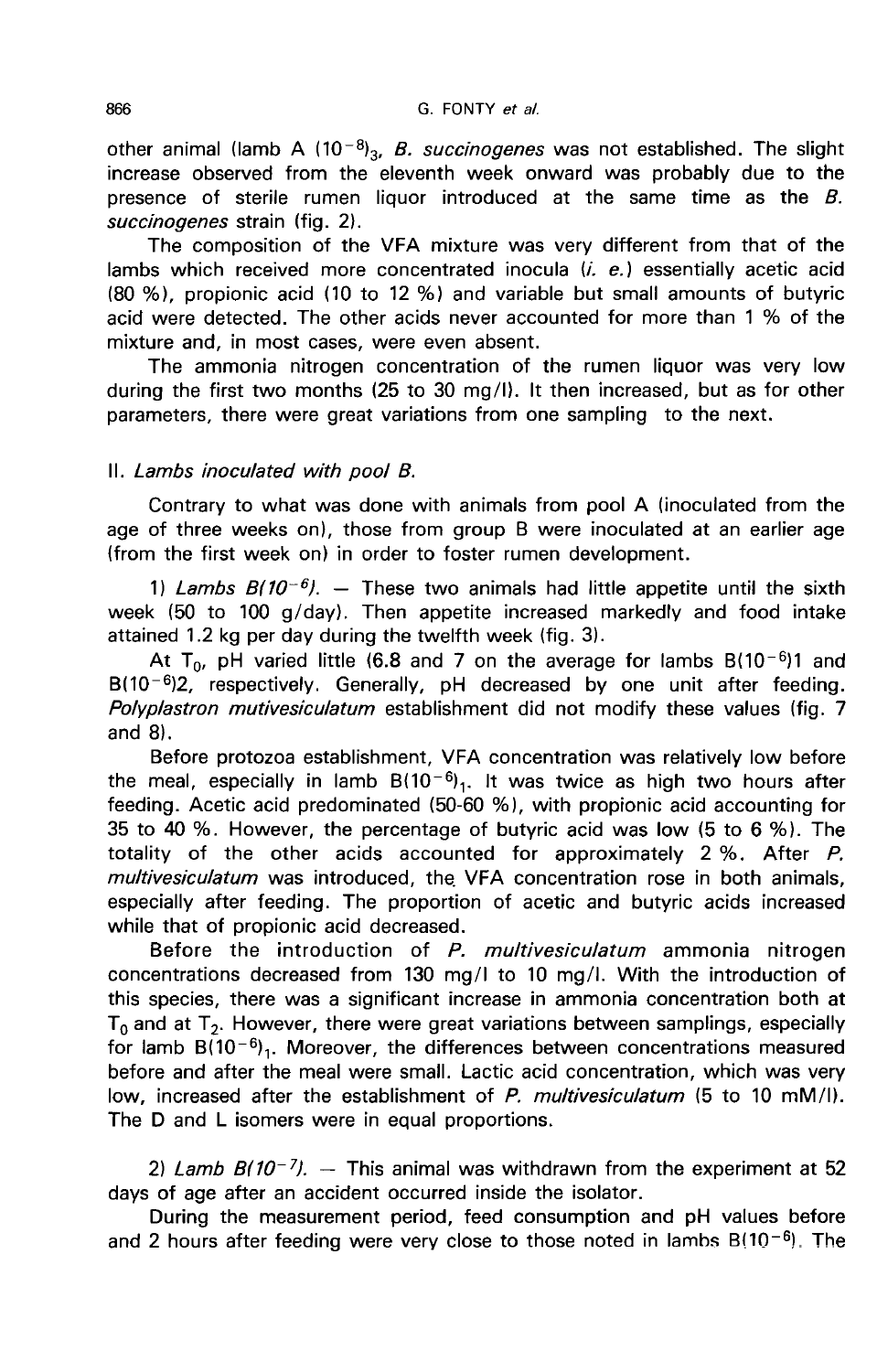

FIG. 8. - Changes in pH ; concentration and centesimal composition of VFA ; ammonia nitrogen concentration in the rumen of lamb  $B(10^{-6})_2$ . The molar composition of VFA is that measured concentration in the rumen of lamb  $B/D^{-9}$ , the molar composition of VFA is that measured<br>before feeding (To). Inoculations were made with material from pool B ( $\dagger$ ), and with<br>P. multivesiculatum ( $\ddagger$ ) as described in

VFA concentration was between 20 and 40 mM/I inclusively at  $T_0$ , and between 40 to 80 % at T<sub>2</sub>. Acetic acid accounted for 30 to 52 %, propionic acid 40 to 45 %, and butyric  $\vec{6}$  to 7 % of the VFA mixture. The ammonia nitrogen concentration was low (20 to 40 mg/1). concentration was between 20 and 40 mM/l inclusively at  $T_0$ , and between 40<br>
3) % at  $T_2$ . Acetic acid accounted for 30 to 52 %, propionic acid 40 to 45 %,<br>
butyric 6 to 7 % of the VFA mixture. The ammonia nitrogen con

almost zero, pH remained acidic (5.8), the ammonia nitrogen was low (30 mg/1) and VFA concentration negligible. At this time, the animal received a dilution of  $7.5 \times 10^{-8}$  from the same pool (fig. 2) and 5 days later a *Bacteroides* succinogenes culture.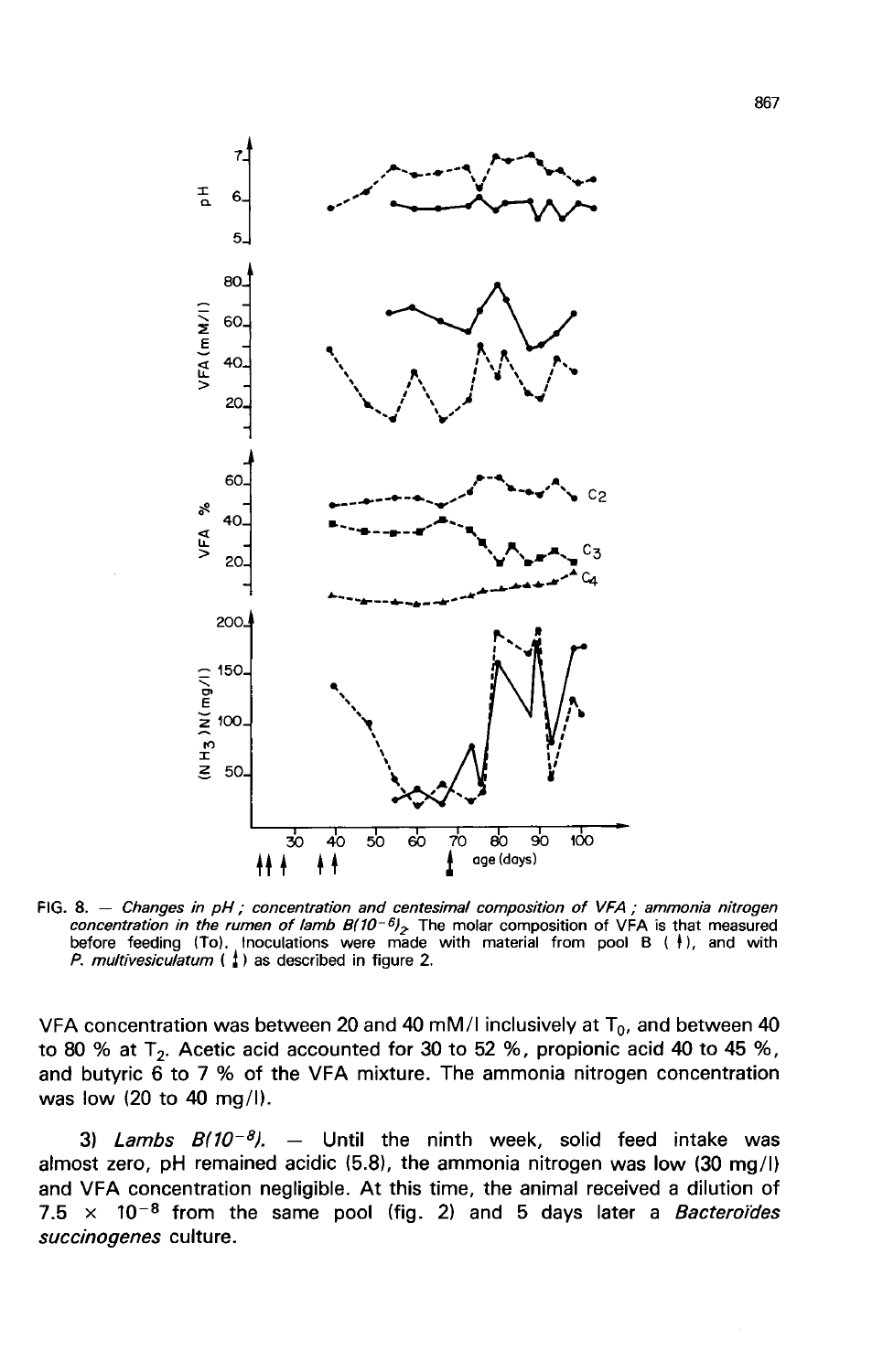The introduction of this more complex flora had an effect on all the parameters measured. Appetite increased, pH levelled off at 7.3 on the average before feeding and at 6.3 two hours after. The VFA concentration attained values between 30 and 70 mM/I (fig. 9). The centesimal composition of the VFA was also modified. When the animal hosted a simple flora, acetic acid proportion attained values of 80 to 90 %. With the introduction of the more complex flora, propionic and butyric acids proportions increased with a consequent decrease in the proportion of acetic acid. The change in the feed after the 85th day modified nothing in this composition.



FIG. 9.  $-$  Changes in pH ; concentration and centesimal composition of VFA ; ammonia nitrogen concentration in the rumen of lamb  $B(10^{-8})$ . The molar composition of VFA is that measured before feeding (To). Inoculations were made with material from pool B  $(+)$ , and with B. succinogenes  $( )$  as described in figure 2.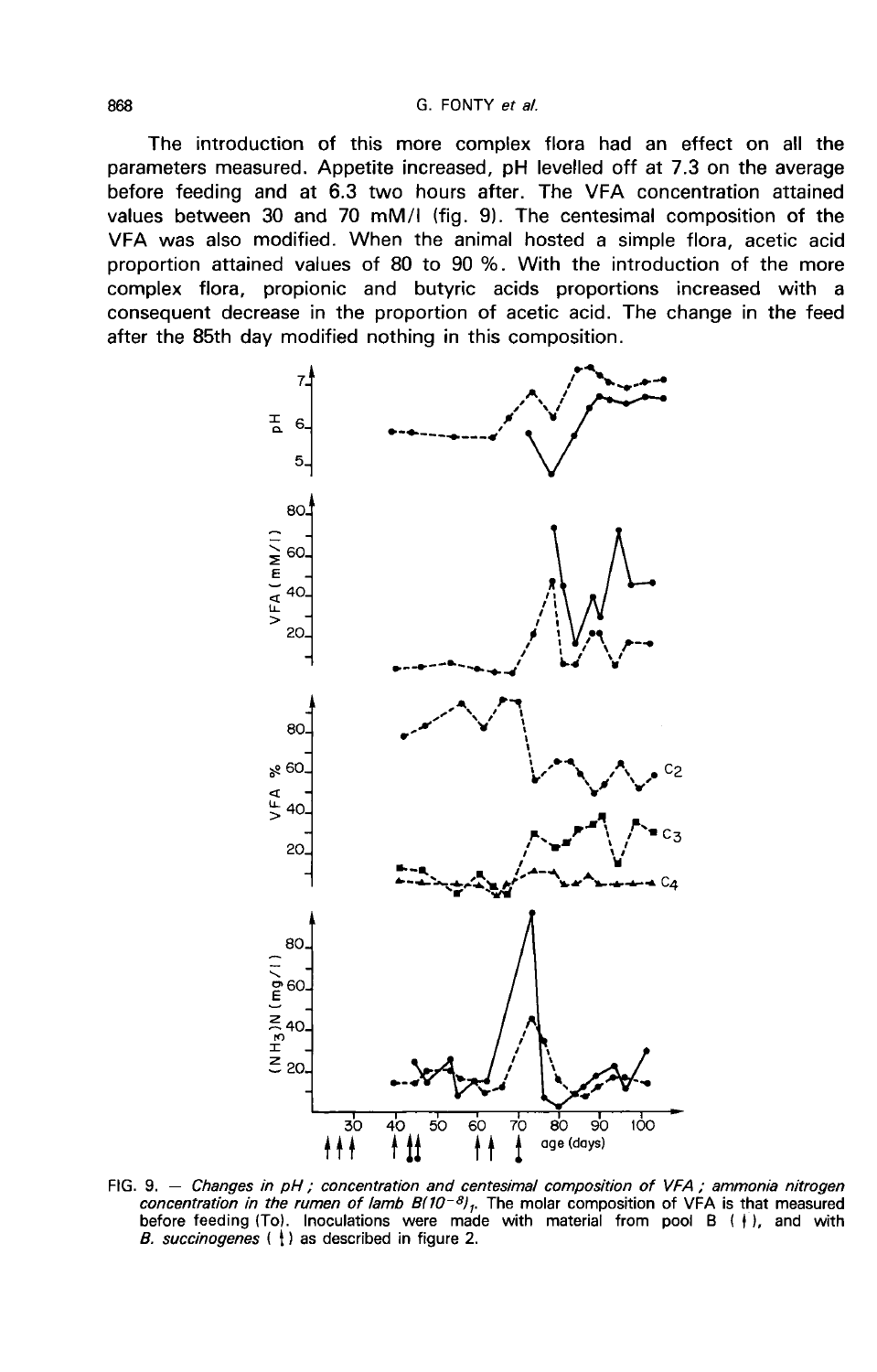The ammonia nitrogen concentration was also increased after the 7.5  $\times$  $10^{-8}$  dilution was introduced (95 mM/I), but this then decreased and levelled off at values close to those previously observed (25 mg/I). The lactic acid concentration was high during the first two months (25 to 35 mM/I) both prior to and two hours after feeding. This large amount of acid (L form) was due to the predominance of streptococci in the rumen flora (Fonty et al., 1983). After inoculating the 7.5  $\times$  10<sup>-8</sup> dilution, the concentration dropped considerably (< 2 mM/l).



FIG. 10.  $-$  Changes in pH : concentration and centesimal composition of VFA : ammonia nitrogen concentration in the rumen of conventional lambs. The molar composition of VFA is that measured before feeding (To). Each value is the mean of two lambs at To and of six lambs at  $T_2$ .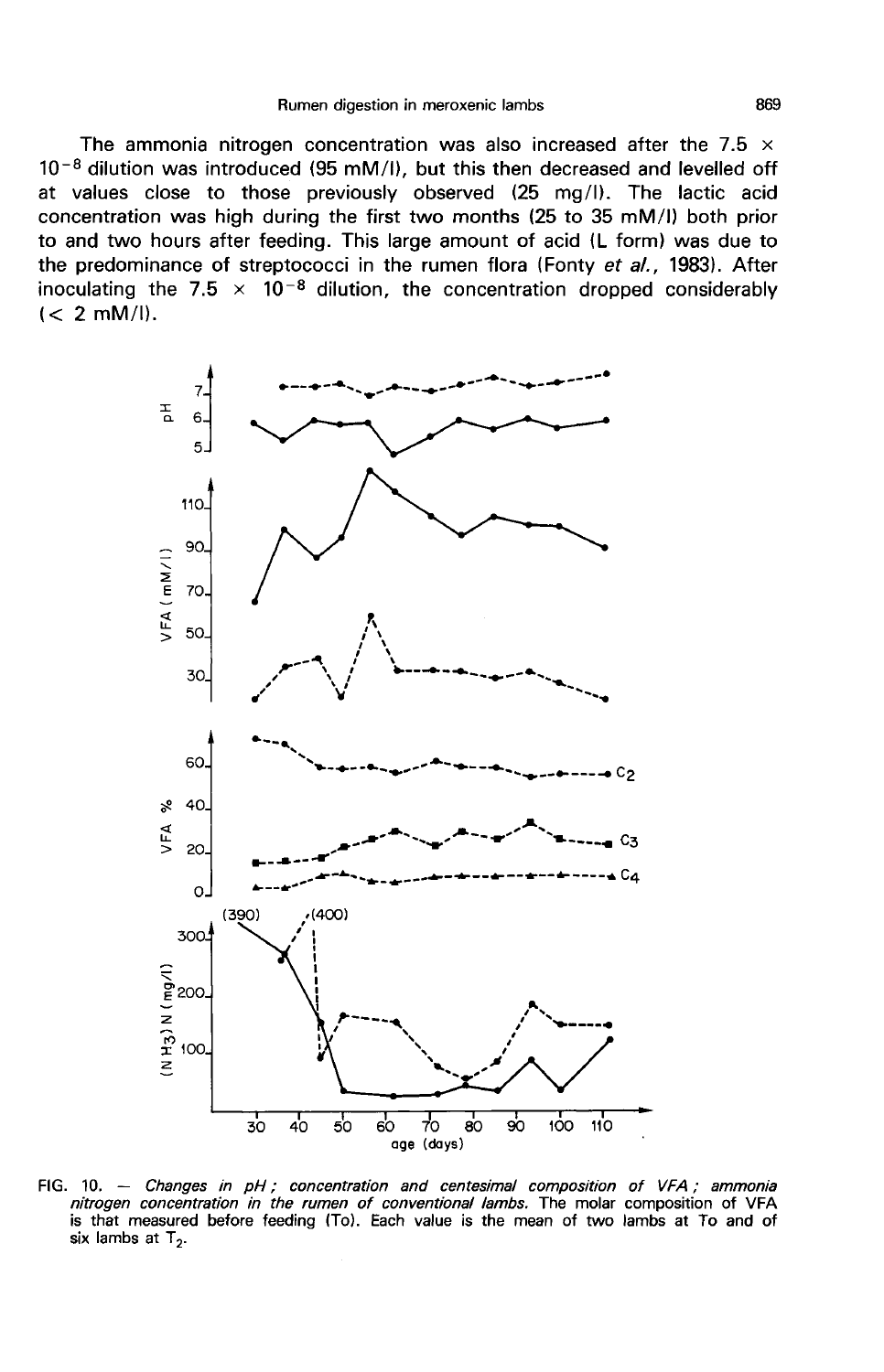## III. Conventional lambs.

The food intake (fig. 3) of these lambs, which was about 100 to 150 g per day until fifth week, increased rapidly after weaning and reached 1 kg/day the ninth week, and 1.2 kg at 4 months.

Until the lambs were 40 days old, their VFA concentration (fig. 10) was low and variable, depending on the lambs. Then, it increased regularly and reached about 100 mM/I two hours after feeding at the age of 60 days. The percentages of the VFA mixture were the following : acetic acid (60-62 %), propionic acid (23 to 28 %), butyric acid (7 to 10 %), other acids (3 to 5 %).

The ammonia nitrogen concentration (fig. 10) was high during the first month (250 to 400 mg/1). Then it decreased markedly until the lambs were 50 days old (50 to 150 mg/I before feeding and 30 to 100 mg two hours afterwards) .

## Discussion.

The amounts of solid feed consumed by the animals varied, firstly, as a function of inoculum complexity and, secondly, depending on the age when inoculation was performed. In contrast, these amounts of solid feed were not modified by the presence of ciliate protozoa. On the whole, intake was high in animals that received inocula with complex bacterial compositions ( $10^{-6}$  and  $10^{-7}$ ) dilutions) and was low, particularly up to 2 months of age, in lambs receiving animals that received inocula with complex bacterial compositions  $(10^{-6}$  and  $10^{-7}$ <br>dilutions) and was low, particularly up to 2 months of age, in lambs receiving<br>simplified inocula  $(10^{-8}$  dilutions). In other respec more rapid and quantitatively greater in lambs inoculated from the first week on (group B) than in lambs inoculated from the third week on (group A). Early inoculation of animals soon after birth thus favours the intake of solid food and the development of the rumen. This relationship between flora complexity and feed consumption is a particularity of the ruminant. Indeed, Lukey (1965) found no differences in food intake among comparable groups of germ-free and conventional rats. In some cases, intake was greater in germ-free rats (Combe et al., 1965) or mice (Gordon, 1968), and Szylit and Charlet (1981) showed that gross energy intake was slightly higher in monoxenic and axenic chickens than in holoxenic ones.

There is also a good relationship between the development of rumen function and flora complexity. Thus, the VFA concentration, measured two hours after feeding, was much higher in animals which receved more complex inocula<br>and consumed greater quantities of food lambs  $A(10^{-6})$ ,  $A(10^{-7})$  and  $B(10^{-6})$ ). There is also a good relationship between the development of rumen<br>function and flora complexity. Thus, the VFA concentration, measured two hours<br>after feeding, was much higher in animals which receved more complex inocul conventional animals of the same age receving the same feed (50 to 80 mM/I instead of 95 to 120 mM/I).

The percentage composition of the VFA in the rumen was also greatly influenced by the type of inoculum used. For example, until week 7 acetic acid alone was present in animals which received the  $10^{-8}$  dilutions of inocula A and B (fig. 6 and 9). The presence of propionic acid was linked to the complexity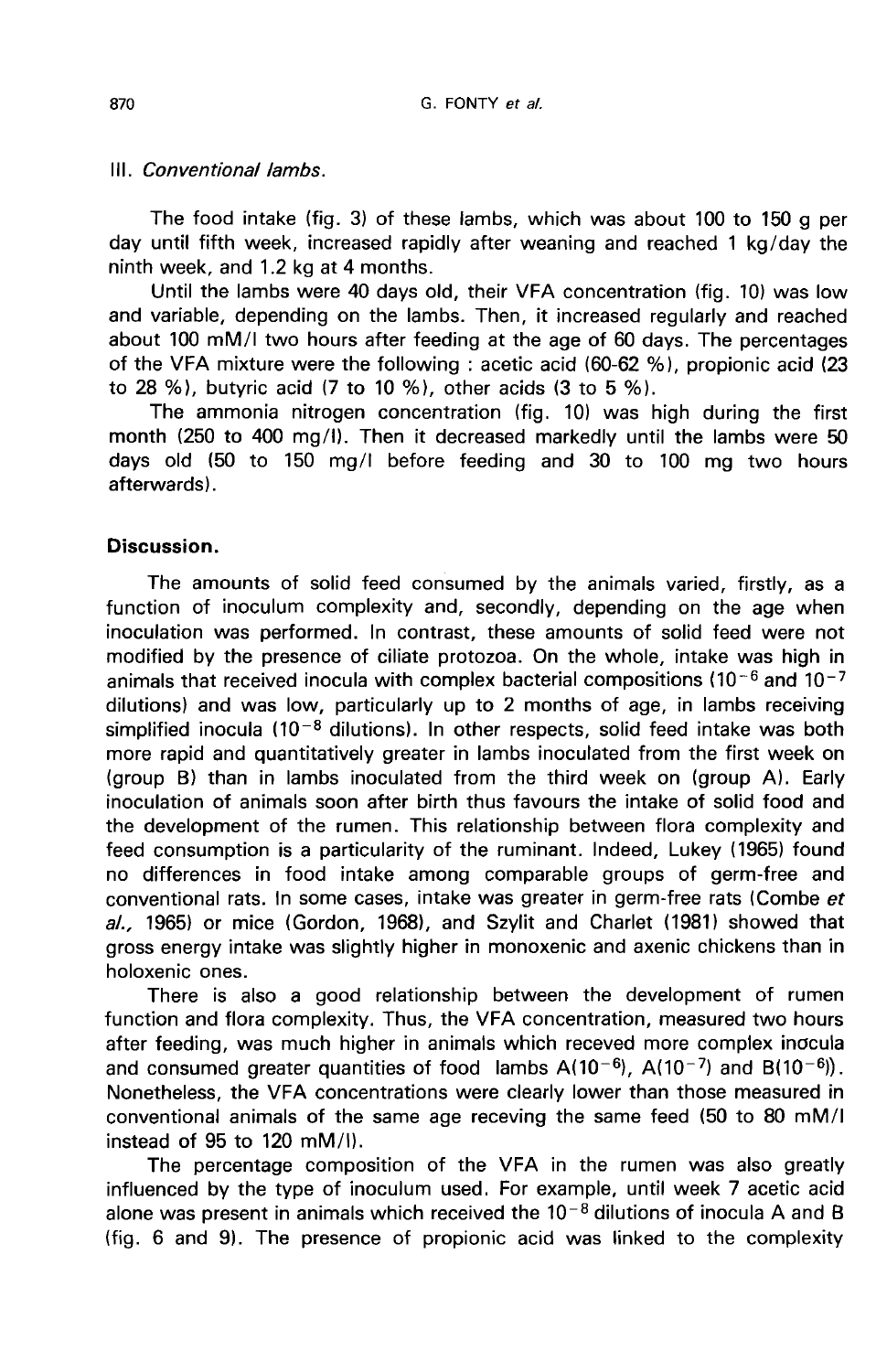of the mixture of inoculated bacteria. The butyric acid content always remained low during the period prior to ciliate inoculation. It increased markedly when the animals were faunated, reaching values close to those observed in conventional animals, irrespective of the type of ciliate inoculated. This increase occured at the expense of propionic acid whatever the dilution of inoculum used.<br>With the exception of animals  $A(10^{-8})$  and  $B(10^{-8})$ , the ammonia nitrogen when the animals were faunated, reaching values close to those observed in conventional animals, irrespective of the type of ciliate inoculated. This increase occurred at the exception of propionic acid whatever the dilut concentration in the rumen was high during the first month (between 100 and 200 mg/1). At two and a half months of age there was a considerable decrease. The high initial ammonia concentration could come from the break-down of desquamated epithelial cells by bacteria that adhere to these cells (Cheng et  $aL$ , 1979). Indeed, during this period, we noted that desquamation was intense and that the rumen was filled with a very thick mucous containing muco-peptides which could be hydrolysed by the proteolytic enzymes of micro-organisms present and produce ammonia. These adherent bacteria also showed an intense ureolytic activity with regard to the salivary urea and blood urea diffused throughout the rumen-wall. Ammonia absorption may also be limited in the preruminant, given the slightly acidic pH values of the rumen contents at that time. Lastly, as Jouany (1978) noted, the presence of ciliate protozoa brought about an increase in the ammonia concentration of the rumen. This can be explained either by the hydrolysing action of ciliates, by the decrease in the number of bacteria after ciliates are introduced (Eadie and Hobson, 1962 ; Kurihara et  $al.,$  1968, Fonty et  $al.,$  1983), or by the occurence of both simultaneously.

It would appear from our results that the presence of a simple flora cannot assure the digestive function as a complex flora can. To corroborate this, it has been shown (Fonty *et al.,* 1983) in these same lambs inoculated with dilutions assure the digestive function as a complex fiora can. To corroborate this, it has<br>been shown (Fonty *et al.,* 1983) in these same lambs inoculated with dilutions<br>greater than  $10^{-7}$ , that the establishment of cellulolyti and even impossible in some cases. That early inoculation of animals is a factor favouring fermentation and digestive activities in the rumen is probably related to the action of bacteria on papilla, rumen mucosa, and digestive tract development (Lysons *et al.*, 1976 b).

In this study we used an approach to host microflora relationships which consisted of inoculating axenic lambs with more and more simplified fractions of flora obtained from conventional animals. Although this approach is often used in monogastrics, it has never been applied, to our knowledge, to the preruminant. But in monogastrics, this model was used to study a specific microbiological problem (Ducluzeau et al., 1977 ; Sacquet et al., 1979), not a nutritional one.

Our study confirms the difficulties encountered in the management of gnotoxenic lambs. It also demonstrates the interactions between the host and its microflora as well as interactions between the diverse bacterial species which permit the rumen to function. This is not entirely due to the presence of a dominant flora but also to a number of other species which play an important symbiotic role in the rumen and are often underestimated.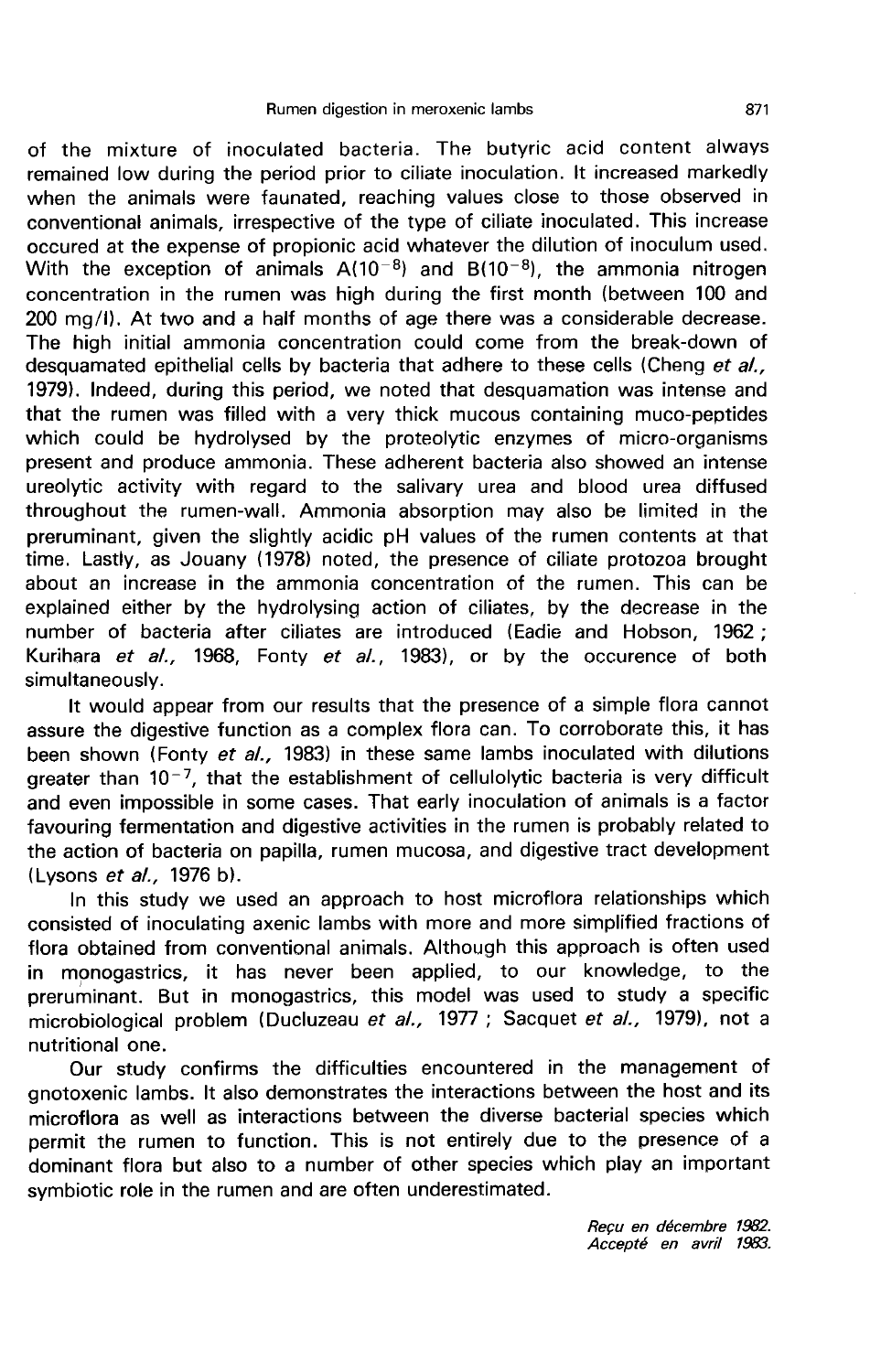Acknowledgements.  $-$  We wish to thank J. Lefaivre who fistulated the animals. Marie-Paule Girard, Paulette Journaix, Marie-Thérèse Beauford and M. Chavarot, G. Andant, G. Vert for their valuable technical assistance.

#### Résumé. Etude descriptive de la digestion dans le rumen d'agneaux méroxéniques selon la nature et la complexité de la microflore.

Nous avons étudié chez des agneaux méroxéniques c'est-à-dire chez des animaux dont la microflore digestive était simplifiée par rapport à celle d'animaux conventionnels, l'effet de la microflore sur les quantités d'aliments solides ingérées par les agneaux et sur l'évolution des principaux paramètres de la digestion au niveau du rumen.

Les agneaux axéniques ont été inoculés avec des flores plus ou moins complexes obtenues par dilution  $(10^{-6}, 10^{-7}, 10^{-8})$  d'un pool de jus de rumen, prélevé soit chez de jeunes agneaux conventionnels non sevrés et des moutons adultes (Pool A), soit chez des agneaux méroxéniques (Pool B). Certains animaux ont ensuite été également inoculés par un genre de protozoaire (*Endodinium sp.* ou *Polyplastron multivesiculatum*).

Les résultats ont montré que les principaux paramètres digestifs dépendent de la nature de l'inoculum qu'ont reçu les agneaux. En effet, la consommation d'aliment, la concentration en acides gras volatils du jus de rumen, très faibles chez les agneaux inoculés avec les dilutions  $10^{-8}$ , ont été plus importantes chez les agneaux avant reçu des flores plus complexes (dilutions  $10^{-6}$  et  $10^{-7}$ ). Toutefois la concentration en AGV mesurée chez ces agneaux était environ 2 fois plus faible que celle d'animaux conventionnels de même âge et recevant le même aliment. Nous avons également noté que la consommation d'aliment solide et la mise en place des fermentations ont été favorisées par une inoculation précoce des animaux.<br>La composition centésimale du mélange d'AGV est en relation avec la complexité de même âge et recevant le même aliment. Nous avons également noté que la consommation<br>d'aliment solide et la mise en place des fermentations ont été favorisées par une<br>inoculation précoce des animaux.<br>La composition centésim

avec les dilutions 10<sup>-8</sup>. Chez les agneaux ayant recu les dilutions 10<sup>-6</sup>, ce mélange a une composition qui se rapproche de celle observée chez les conventionnels.

Exception faite des agneaux ayant reçu les inoculums  $10^{-8}$ , la concentration en azote ammoniacal du jus de rumen a été plus élevée pendant le premier mois (entre 100 et 200 mg/1) puis a diminué pour atteindre des valeurs très faibles à l'âge de 2 mois et demi (40 à 50 mg/l).

L'implantation des protozoaires ciliés dans le rumen de ces agneaux a entraîné une augmentation de la concentration en acide butyrique et de la concentration en azote ammoniacal.

### Références

- BARR M. E. J., MANN S. 0., RICHARDSON A. J., STEWART C. S., WALLACE R. J., 1980. Establishment of ureolytic staphylococci in the rumen of gnotobiotic lambs. J. appl. Bacteriol., 49, 325-330.
- CHENG K. J., Mc COWAN R. P., COSTERTON J. W., 1979. Adherent epithelial bacteria in ruminants and their roles in digestive tract function. Am. J. clin. Nutr., 32, 139-148.
- CHENG K. J., WALLACE R. J., 1979. The mechanism of passage of endogenous urea through the rumen wall and the role of ureolytic bacteria in the urea flux. Br. J. Nutr., 42, 553-557.
- COMBE E., PENOT E., CHARLIER H., SACQUET E., 1965. Métabolisme du rat germ-free. Teneurs des contenus digestifs en certains composés azotés, en sodium et en potassium. Teneurs de quelques tissus en acides nucléiques. Ann. Biol. anim. Bioch. Biophys., 5, 189- 206.
- DUCLUZEAU R., RAIBAUD P., 1980. Intérêt des systéines gnotoxéniques pour l'étude des relations hôte-flore microbienne du tube digestif. Reprod. Nutr. Dévelop., 20, 1667-1678.
- DUCLUZEAU R., LADIRE M., CALLUT C., RAIBAUD P., ABRAMS G. D., 1977. Antagonist effect of extremely oxigen-sensitive clostridia from the microflora of conventional mice and Escherichia Coli against Shigella flexneri in the digestive tract of gnotobiotic mice. Inf. Imm., 17, 415-424.